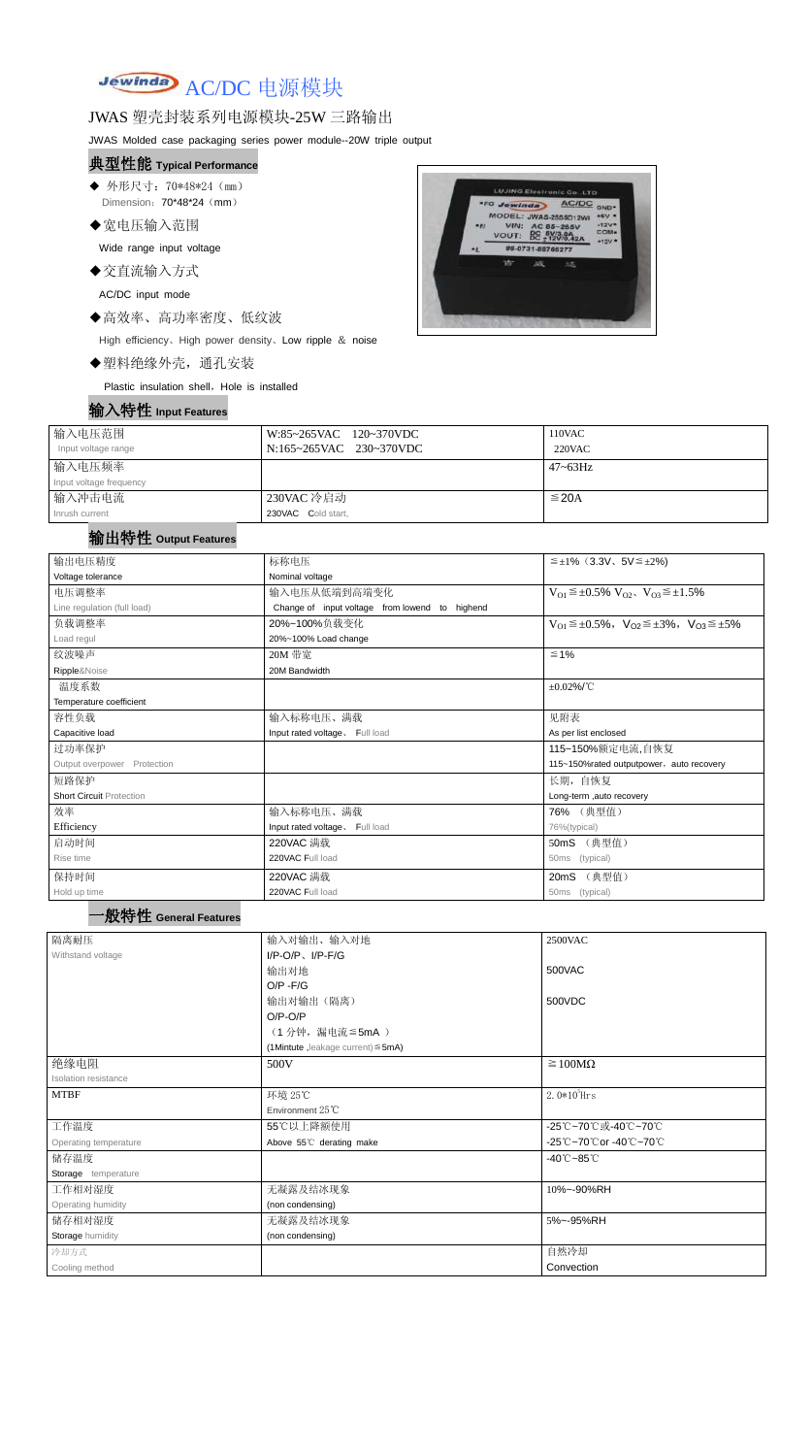#### 容性负载 **Capacitive Load**

#### 命名方式 **Naming Rules**





| 产品选型 Product selection |  |  |
|------------------------|--|--|
|------------------------|--|--|

|                      | 输出电压           | 输出电流           | 输出电压精度         | 纹波噪声             |            |
|----------------------|----------------|----------------|----------------|------------------|------------|
| 产品型号                 | Output voltage | Output current | Output voltage | R&N              | 效率         |
| Model No.            | V <sub>0</sub> | $I_{\rm O}$    | tolerance      | $V$ $_{(P-P)mV}$ | Efficiency |
|                      | $+5V$          | $0.30 - 3.00A$ | $\pm 2\%$      | 100mV            |            |
| JWAS-25S5D5W(N)I     | $+5V$          | $0.10 - 1.00A$ | $\pm$ 5%       | 100mV            | 74%        |
|                      | $-5V$          | $0.10 - 1.00A$ | $\pm 5\%$      | 100mV            |            |
|                      | $+5V$          | $0.30 - 3.00A$ | $\pm 2\%$      | 100mV            |            |
| JWAS-25S5D12W(N)I    | $+12V$         | $0.04 - 0.42A$ | $\pm 3\%$      | 100mV            | 76%        |
|                      | $-12V$         | $0.04 - 0.42A$ | $\pm 3\%$      | 100mV            |            |
|                      | $+5V$          | $0.30 - 3.00A$ | $\pm 2\%$      | 100mV            |            |
| JWAS-25S5D15W(N)I    | $+15V$         | $0.03 - 0.33A$ | $\pm 3\%$      | 120mV            | 77%        |
|                      | $-15V$         | $0.03 - 0.33A$ | $\pm 3\%$      | 120mV            |            |
| JWAS-25S5D24W(N)I    | $+5V$          | $0.30 - 3.00A$ | $\pm 2\%$      | 100mV            |            |
|                      | $+24V$         | $0.02 - 0.21A$ | $\pm 3\%$      | 120mV            | 79%        |
|                      | $-24V$         | $0.02 - 0.21A$ | $\pm 3\%$      | 120mV            |            |
|                      | $+12V$         | $0.20 - 1.50A$ | $\pm 1\%$      | 120mV            |            |
| JWAS-25S12D5W(N)I    | $+5V$          | $0.06 - 0.60A$ | $\pm 5\%$      | 100mV            | 75%        |
|                      | $-5V$          | $0.06 - 0.60A$ | $\pm 5\%$      | 100mV            |            |
|                      | $+24V$         | $0.08 - 0.83A$ | $\pm 1\%$      | 120mV            |            |
| JWAS-25S24D5W(N)I    | $+5V$          | $0.05 - 0.50A$ | $\pm 5\%$      | 100mV            | 77%        |
|                      | $-5V$          | $0.05 - 0.50A$ | $\pm$ 5%       | 100mV            |            |
| JWAS-25S24D12W(N)I   | $+24V$         | $0.08 - 0.83A$ | $\pm 1\%$      | 150mV            |            |
|                      | $+12V$         | $0.02 - 0.20A$ | $\pm 3\%$      | 100mV            | 79%        |
|                      | $-12V$         | $0.02 - 0.20A$ | $\pm 3\%$      | 100mV            |            |
|                      | $+5V$          | $0.30 - 3.00A$ | $\pm 2\%$      | 100mV            |            |
| JWAS-25S5S12S-5W(N)I | $+12V$         | $0.05 - 0.50A$ | $\pm 3\%$      | 120mV            | 76%        |
|                      | $-5V$          | $0.08 - 0.80A$ | $\pm 5\%$      | 80mV             |            |

注:因篇幅有限,以上只是部分产品列表,若需列表以外产品,请与本公司销售部联系。

Note:Due to space limitations ,the above list is only for some products, If other than a list of products, please contact the Company's sales department. 输出纹波噪声(峰-峰值)的测量,请参照模块测试说明中介绍的方法进行。

Output ripple noise measurement (peak - peak), please refer to the module test notes method is introduced.

| Vout:5V         |                | Vout: $12V$ , $15V$ |              | Vout:24V        |             |
|-----------------|----------------|---------------------|--------------|-----------------|-------------|
| 推荐值             | 最大值            | 推荐值                 | 最大值          | 推荐值             | 最大值         |
| Recommendations | <b>Maximum</b> | Recommendations     | Maximum      | Recommendations | Maximum     |
| $1000\mu F$     | $4700 \mu F$   | $470 \mu F$         | $2200 \mu F$ | $100 \mu F$     | $470 \mu F$ |